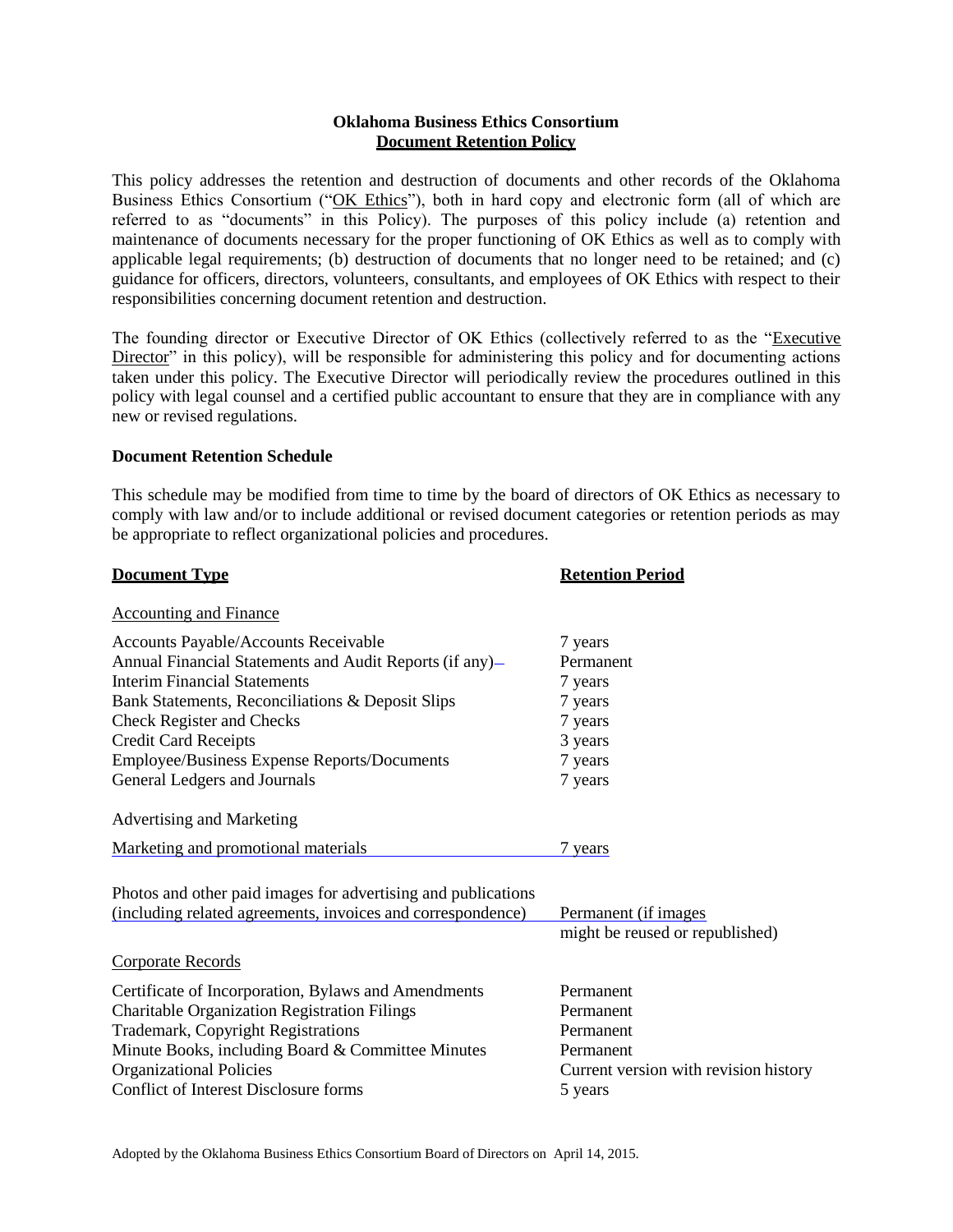## Continuing Education Credits

Correspondence and documentation relating to credits for Continuing Professional Education (CPE), Continuing Legal Education (CLE), or Continuing Medical Education (CME), or other continuing education credits 5 years

## Correspondence and Internal Memoranda

It is recommended that electronic mail (e-mails), hard copy correspondence or internal memoranda relating to a particular document otherwise addressed in this Schedule be retained for the same period as the document to which they relate.

General e-mails, correspondence and internal memoranda relating to routine matters with no lasting significance 3 years

## Electronically Stored Documents

It is recommended that electronically stored documents (e.g., in pdf, text or other electronic format) comprising or relating to a particular document otherwise addressed in this Schedule be retained for the same period as the document that they comprise or to which they relate.

## Employment, Personnel, Consultants

| <b>Personnel Records</b>                              | 10 years after employment ends    |
|-------------------------------------------------------|-----------------------------------|
| <b>Employee or Consultant Contracts</b>               | 10 years after termination        |
|                                                       |                                   |
| <b>Insurance</b>                                      |                                   |
| Insurance policies and certificates                   | Permanent                         |
| Insurance claims records                              | 7 years after settlement          |
|                                                       |                                   |
| <b>Legal and Contracts</b>                            |                                   |
| Contracts, related correspondence and other           |                                   |
| supporting documentation                              | 7 years after all obligations end |
|                                                       |                                   |
| Software licenses and support agreements              | 7 years after all obligations end |
| Legal correspondence                                  | Permanent                         |
| Memberships/Contributions/Gifts/Grants                |                                   |
|                                                       |                                   |
| Membership Records                                    | 7 years                           |
| <b>Contribution/Gift Records</b>                      | 7 years                           |
| <b>Grant Records</b>                                  | 7 years after end of grant period |
| $\frac{\text{Tax}}{\text{c}}$                         |                                   |
|                                                       |                                   |
| <b>Employer Identification (EIN) Designation</b>      | Permanent                         |
| Tax exemption documents and correspondence            | Permanent                         |
| Annual Form 990 information returns - federal & state | 7 years                           |